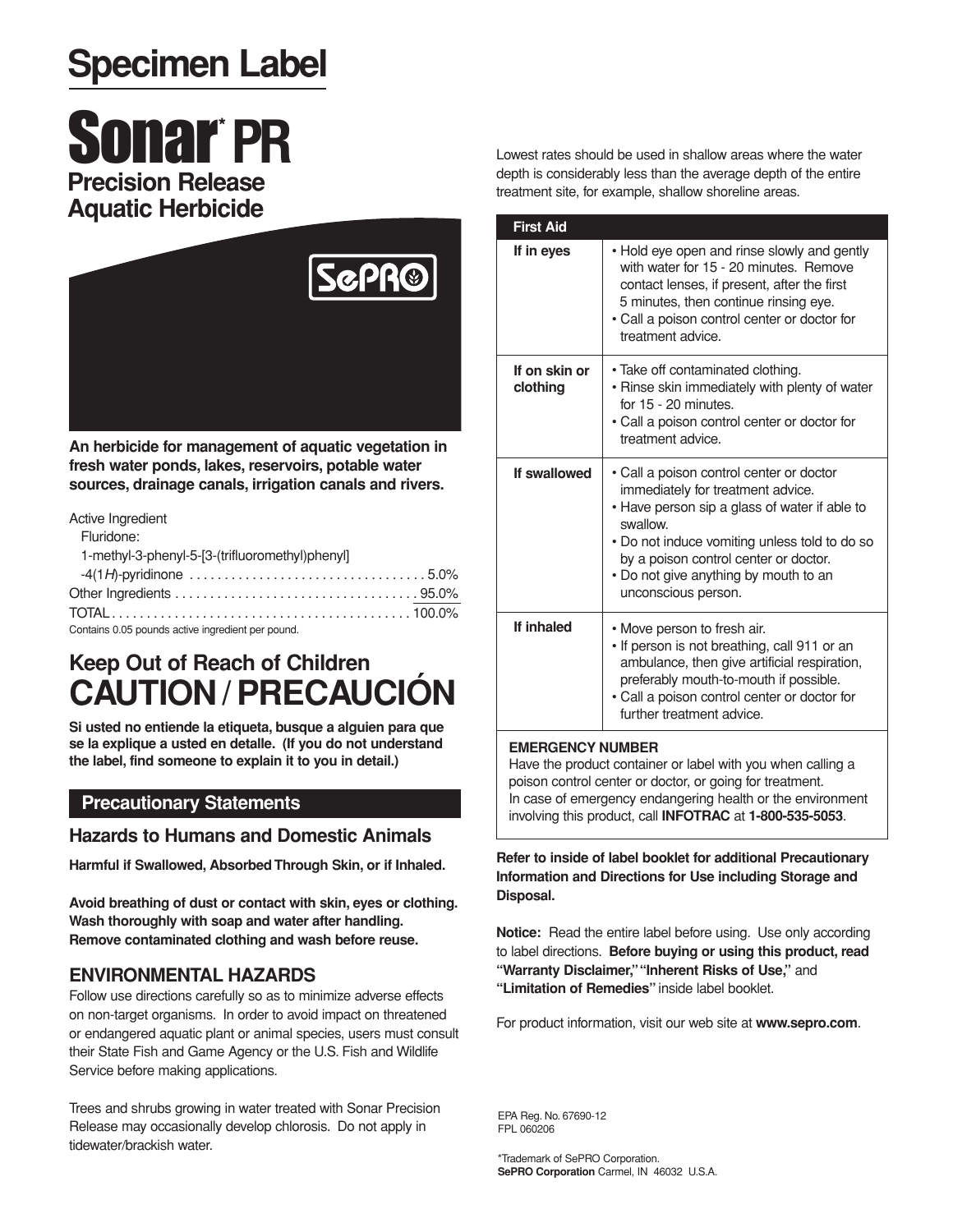It is a violation of Federal Law to use this product in a manner inconsistent with its labeling.

Read all Directions Carefully Before Applying Sonar PR Precision Release.

#### **GENERAL INSTRUCTIONS**

Sonar PR Precision Release herbicide is a selective systemic aquatic herbicide for management of aquatic vegetation in fresh water ponds, lakes, reservoirs, drainage canals, irrigation canals, and rivers. Sonar PR Precision Release is a pelleted formulation containing 5% fluridone. Sonar is absorbed from water by plant shoots and from hydrosoil by the roots of aquatic vascular plants. It is important to maintain Sonar in contact with the target plants for as long as possible. Rapid water movement or any condition which results in rapid dilution of Sonar in treated water will reduce its effectiveness. In susceptible plants, Sonar inhibits the formation of carotene. In the absence of carotene, chlorophyll is rapidly degraded by sunlight. Herbicidal symptoms of Sonar appear in seven to ten days and appear as white (chlorotic) or pink growing points. Under optimum conditions 30 to 90 days are required before the desired level of aquatic weed management is achieved with Sonar. Species susceptibility to Sonar PR Precision Release may vary depending on time of year, stage of growth and water movement. For best results, apply Sonar PR Precision Release prior to initiation of weed growth or when weeds begin active growth. Application to mature target plants may require higher application rates and may take longer to control.

Sonar PR Precision Release is not corrosive to application equipment.

The label provides recommendations on the use of a chemical analysis for the active ingredient. SePRO Corporation recommends the use of an Enzyme-Linked Immunoassay (ELISA Test) for the determination of the active ingredient concentration in the water. Contact SePRO Corporation to incorporate this test, known as a FasTEST<sup>\*</sup>, into your treatment program. Other proven chemical analyses for the active ingredient may also be used. The chemical analysis, FasTEST, is referenced in this label as the preferred method for the rapid determination of the concentration of the active ingredient in the water.

Application rates are provided in pounds of Sonar PR Precision Release to achieve a desired concentration of the active ingredient in part per billion (ppb). The maximum application rate or sum of all application rates is 90 ppb in ponds and 150 ppb in lakes and reservoirs per annual growth cycle. This maximum concentration is the amount of product calculated as the target application rate, NOT determined by testing the residues of the active ingredient in the treated water.

#### **Directions for Use GENERAL USE PRECAUTIONS**

- **Obtain required permits:** Consult with appropriate state or local water authorities before applying this product. Permits may be required by state or local public agencies.
- **NEW YORK STATE:** Application of Sonar PR is not permitted in waters less than two (2) feet deep.
- **Hydroponic Farming:** Do not use Sonar PR treated water for hydroponic farming.
- **Greenhouse and Nursery Plants:** Do not use Sonar PR Precision Release treated water for irrigating greenhouse or nursery plants unless a FasTEST assay has been run and confirmed that residues are less than 1 ppb.

#### • **WATER USE RESTRICTIONS FOLLOWING APPLICATIONS WITH SONAR PR PRECISION**

| Application<br>Rate                              | <b>Drinking</b> <sup>t</sup> | <b>Fishing</b> | Swimming | Livestock/Pet<br>Consumption | Irrigation <sup>#</sup>                    |
|--------------------------------------------------|------------------------------|----------------|----------|------------------------------|--------------------------------------------|
| <b>Maximum</b><br>Rate<br>$(150$ ppb)<br>or less | 0                            | 0              | 0        | 0                            | See<br>irrigation<br>instructions<br>below |

† Note below, under Potable Water Intakes, the information for application of Sonar PR within 1/4 miles (1320 feet) of a functioning potable water intake. ††Note below, under Irrigation, specific time frames or fluridone residues that provide the widest safety margin for irrigating with fluridone treated water.

- **Potable Water Intakes:** Concentrations of the active ingredient fluridone up to 150 ppb are allowed in potable water sources; however, in lakes and reservoirs or other sources of potable water, **DO NOT APPLY** Sonar PR Precision Release at application rates greater than 20 ppb within one-fourth mile (1,320 feet) of any functioning potable water intake. At application rates of 8 - 20 ppb, Sonar PR Precision Release **MAY BE APPLIED** where functioning potable water intakes are present. **Note: Existing potable water intakes which are no longer in use, such as those replaced by connections to potable water wells or a municipal water system, are not considered to be functioning potable water intakes.**
- **Irrigation:** Irrigation with Sonar PR Precision Release treated water may result in injury to the irrigated vegetation. SePRO Corporation recommends following these precautions and informing those who irrigate from areas treated with Sonar PR Precision Release of the irrigation time frames or water FasTEST assay requirements presented in the table below. These time frames and FasTEST assay recommendations are suggestions which should be followed to reduce the potential for injury to vegetation irrigated with water treated with Sonar PR Precision Release. Greater potential for crop injury occurs where Sonar PR Precision Release treated water is applied to crops grown on low organic and sandy soils.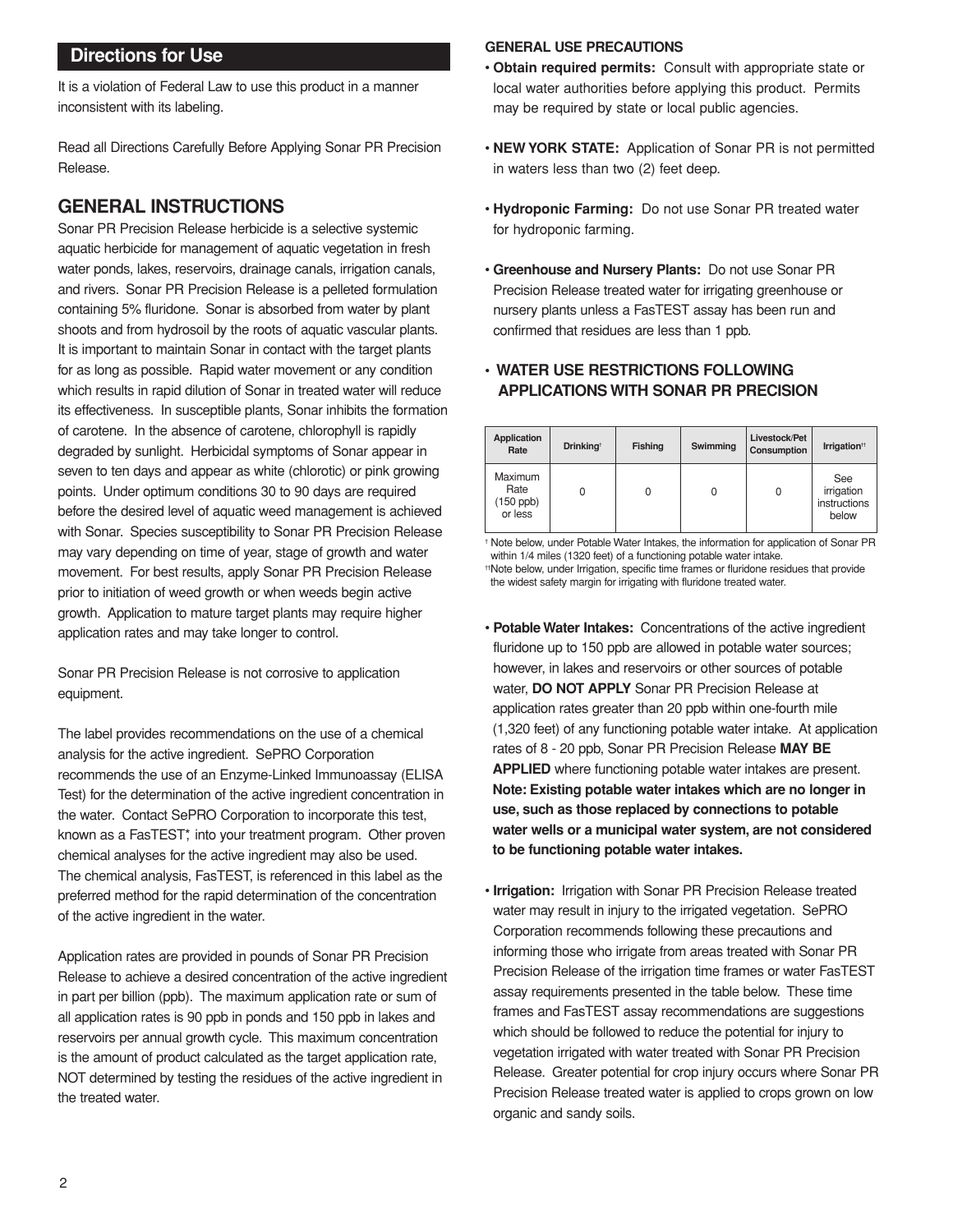| <b>Days After Application</b>        |                                         |                                                               |                                                                                                                             |  |  |
|--------------------------------------|-----------------------------------------|---------------------------------------------------------------|-----------------------------------------------------------------------------------------------------------------------------|--|--|
| <b>Application Site</b>              | <b>Established</b><br><b>Tree Crops</b> | <b>Established</b><br><b>Row Crops/</b><br><b>Turf/Plants</b> | <b>Newly Seeded</b><br>Crops/Seedbeds or<br>Areas to be Planted<br><b>Including Overseeded</b><br><b>Golf Course Greens</b> |  |  |
| <sup>†</sup> Ponds and Static Canals |                                         | 30                                                            | FasTEST assay required                                                                                                      |  |  |
| Canals                               | 7                                       | 7                                                             | FasTEST assay required                                                                                                      |  |  |
| <b>Rivers</b>                        | 7                                       | 7                                                             | FasTEST assay required                                                                                                      |  |  |
| <sup>#</sup> Lakes and Reservoirs    |                                         | 7                                                             | FasTEST assay required                                                                                                      |  |  |

† For purposes of Sonar PR Precision Release labeling, a pond is defined as a body

of water 10 acres or less in size. A lake or reservoir is greater than 10 acres. †† In lakes and reservoirs where one-half or greater of the body of water is treated, use the pond and static canal irrigation precautions.

Where the use of Sonar PR Precision Release treated water is desired for irrigating crops prior to the time frames established above, the use of FasTEST assay is recommended to measure the concentration in the treated water. Where FasTEST has determined that concentrations are less than 10 parts per billion, there are no irrigation precautions for irrigating established tree crops, established row crops or turf. **For tobacco, tomatoes, peppers or other plants within the Solanaceae Family and newly seeded crops or newly seeded grasses such as overseeded golf course greens, do not use Sonar PR treated water if concentration are greater than 5 ppb; furthermore, when rotating crops, do not plant members of the Solanaceae family in land that has been previously irrigated with fluridone concentrations in excess of 5 ppb. It is recommended that an aquatic specialist be consulted prior to commencing irrigation of these sites.**

#### **PLANT CONTROL INFORMATION**

Sonar PR Precision Release selectivity is dependent upon dosage, time of year, stage of growth, method of application, and water movement. The following categories, controlled, partially controlled, and not controlled are provided to describe expected efficacy under ideal treatment conditions using higher to maximum label rates. Use of lower rates will increase selectivity of some species listed as controlled or partially controlled. Additional aquatic plants may be controlled, partially controlled, or tolerant to Sonar PR Precision Release. Consult an aquatic specialist prior to application of Sonar PR Precision Release to determine a plant's susceptibility to Sonar PR Precision Release.

#### **VASCULAR AQUATIC PLANTS CONTROLLED BY SONAR PR PRECISION RELEASE**†

#### **Submersed Plants:**

Bladderwort (Utricularia spp.) Common coontail (Ceratophyllum demersum) Common Elodea (Elodea canadensis) Egeria, Brazilian Elodea (Egeria densa)

Fanwort, Cabomba (Cabomba caroliniana) Hydrilla (Hydrilla verticillata) Naiad (Najas spp.) Pondweed (Potamogeton spp., except Illinois pondweed) Watermilfoil (Myriophyllum spp. except variable-leaf milfoil)

#### **Shoreline Grasses:**

Paragrass (Urochloa mutica) †

† Species denoted by an dagger are native plants that are often tolerant to Sonar at lower use rates. Please consult an aquatic specialist for recommended Sonar PR use rates when selective control of exotic species is desired.

#### **VASCULAR AQUATIC PLANTS PARTIALLY CONTROLLED BY SONAR PR PRECISION RELEASE:**

#### **Floating Plants:**

Salvinia (Salvinia spp.)

#### **Emersed Plants:**

Alligatorweed (Alternanthera philoxeroides) American lotus (Nelumbo lutea) Cattail (Typha spp.) Creeping waterprimrose (Ludwigia peploides) Parrotfeather (Myriophyllum aquaticum) Smartweed (Polygonum spp.) Spatterdock (Nuphar luteum) Spikerush (Eleocharis spp.) Waterlily (Nymphaea spp.) Waterpurslane (Ludwigia palustris) Watershield (Brasenia schreberi)

#### **Submersed Plants:**

Illinois pondweed (Potamogeton illinoensis) Limnophila (Limnophila sessiliflora) Tapegrass, American eelgrass (Vallisneria americana) Watermilfoil–variable-leaf (Myriophyllum heterophyllum)

#### **Shoreline Grasses:**

Barnyardgrass (Echinochloa crusgalli) Giant cutgrass (Zizaniopsis miliacea) Reed canarygrass (Philaris arundinaceae) Southern watergrass (Hydrochloa caroliniensis) Torpedograss (Panicum repens)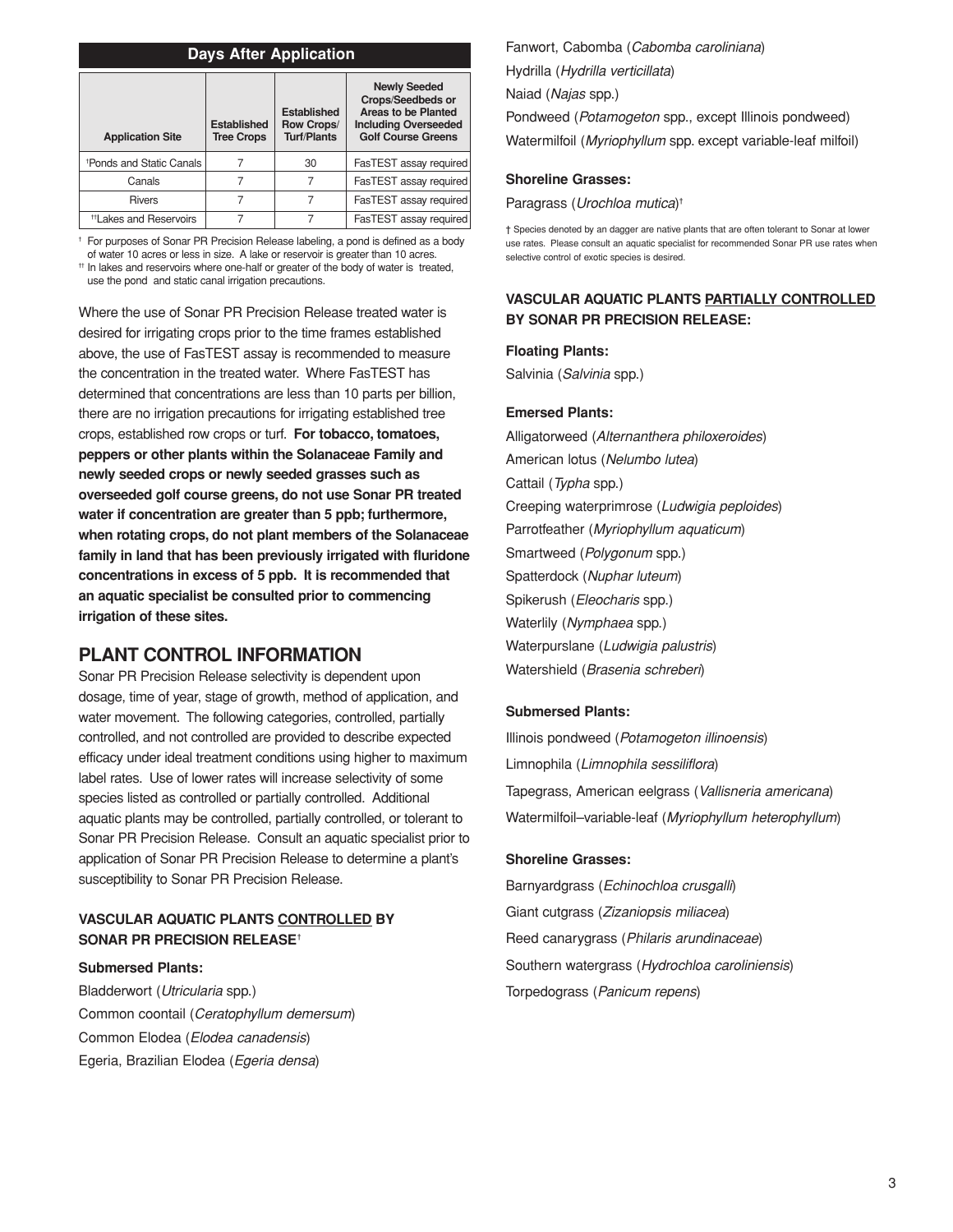#### **VASCULAR AQUATIC PLANTS NOT CONTROLLED BY SONAR PR PRECISION RELEASE:**

#### **Floating Plants:**

floating waterhyacinth (Eichhornia crassipes) waterlettuce (Pistia stratiotes)

#### **Emersed Plants:**

American frogbit (Limnobium spongia) Arrowhead (Sagittaria spp.) Bacopa (Bacopa spp.) Big floatingheart, banana lily (Nymphoides aquatica) Bulrush (Scirpus spp.) Pickerelweed, lanceleaf (Pontederia spp.) Rush (Juncus spp.) Water pennywort (Hydrocotyle spp.)

#### **Shoreline Grasses:**

Maidencane (Panicum hemitomon)

**NOTE:** algae (chara, nitella, and filamentous species are not controlled by Sonar PR Precision Release).

### **APPLICATION DIRECTIONS**

The aquatic plants present in the treatment site should be identified prior to application to determine their susceptibility to Sonar PR Precision Release. It is important to determine the area (acres) to be treated and the average depth in order to select the proper application rate. Do not exceed the maximum labeled rate for a given treatment site per annual growth cycle.

#### **Application to Ponds**

Sonar PR Precision Release may be applied to the entire surface area of a pond. For single applications, rates may be selected to provide 45 to 90 ppb to the treated water, although actual concentrations in treated water may be substantially lower at any point in time due to the slow-release formulation of this product. When treating for optimum selective control, lower rates may be applied for sensitive target species. Use the higher rate within the rate range where there is a dense weed mass, when treating more difficult to control species, and for ponds less than 5 acres in size with an average depth less than 4 feet. Application rates necessary to obtain these concentrations in treated water are shown in the following table. For additional application rate calculations, refer to Application Rate Calculations – Ponds, Lakes and Reservoirs. Split or multiple applications are recommended where dilution of treated water is anticipated; however, the sum of all applications should total 45 to 90 ppb and must not exceed a total of 90 ppb per annual growth cycle.

#### **Application Rates for Ponds**

| <b>Average Water Depth</b><br>of Treatment Site<br>(feet) | <b>Pounds of Sonar PR</b><br>per treated surface acre<br>45 ppb<br>90 ppb<br>to |
|-----------------------------------------------------------|---------------------------------------------------------------------------------|
|                                                           | 5<br>2.5                                                                        |
| $\overline{c}$                                            | 5<br>10                                                                         |
| 3                                                         | 7.5<br>15                                                                       |
| 4                                                         | 10<br>20                                                                        |
| 5                                                         | 25<br>12.5                                                                      |
| 6                                                         | 15<br>30                                                                        |
| 7                                                         | 17<br>34                                                                        |
| 8                                                         | 19.5<br>39                                                                      |
| 9                                                         | 22<br>44                                                                        |
| 10                                                        | 24.5<br>49                                                                      |

#### **Application to Lakes and Reservoirs**

The following treatments are recommended for treating both whole lakes or reservoirs and partial areas of lakes or reservoirs (bays, etc.). For best results in treating partial lakes and reservoirs, Sonar PR Precision Release treatment areas should be a minimum of 5 acres in size. Treatment of areas smaller than 5 acres or treatment of narrow strips such as boat lanes or shorelines may not produce satisfactory results due to dilution by untreated water. Rate ranges are provided as a guide to include a wide range of environmental factors, such as target species, plant susceptibility, selectivity and other aquatic plant management objectives. Application rates and methods should be selected to meet the specific lake/reservoir aquatic plant management goals.

#### **A.Whole Lake or Reservoir Treatments (Limited or No Water Discharge)**

#### **1. Single Application to Whole Lakes or Reservoirs**

Where single applications to whole lakes or reservoirs are desired, apply Sonar PR Precision Release at an application rate of 16 to 90 ppb. Application rates necessary to obtain these concentrations in treated water are shown in the following table. For additional rate calculations, refer to Application Rate Calculation – Ponds, Lakes and Reservoirs. Choose an application rate to meet the aquatic plant management objective. **Where greater plant selectivity is desired such as when controlling Eurasian watermilfoil and curlyleaf pondweed, choose an application rate lower in the rate range.** For other plant species, SePRO recommends contacting an aquatic specialist in determining when to choose application rates lower in the rate range to meet specific plant management goals. Use the higher rate within the rate range where there is a dense weed mass or when treating more difficult to control plant species or in the event of a heavy rainfall event where dilution has occurred. In these cases, a second application or more may be required; however, the sum of applications cannot exceed 150 ppb per annual growth cycle. Refer to the following Section (No. 2) Split or Multiple Applications for guidelines and maximum rate allowed.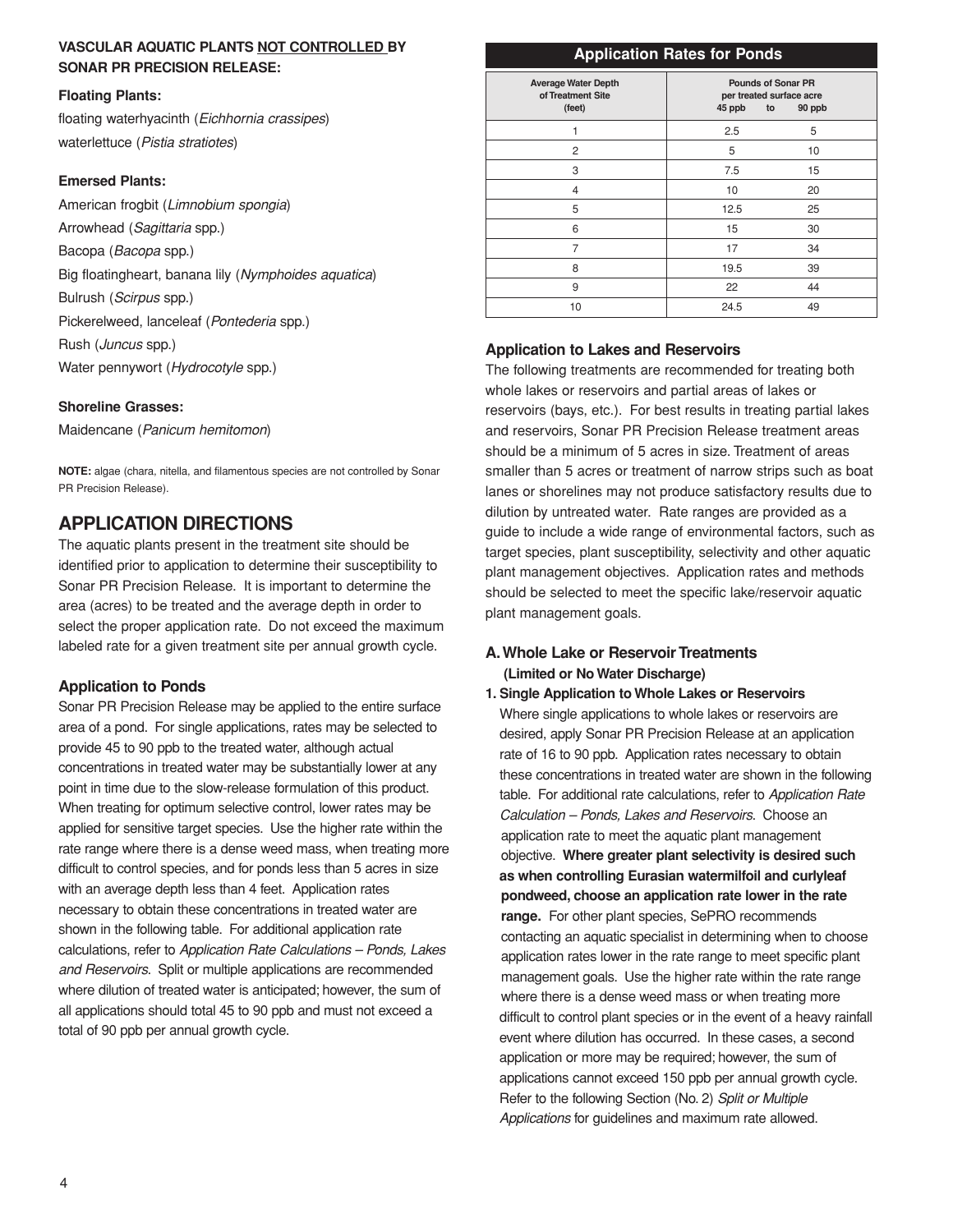| <b>Single Application Rates</b>                           |                                                                                 |    |  |
|-----------------------------------------------------------|---------------------------------------------------------------------------------|----|--|
| <b>Average Water Depth</b><br>of Treatment Site<br>(feet) | <b>Pounds of Sonar PR</b><br>per treated surface acre<br>45 ppb<br>to<br>90 ppb |    |  |
| 1                                                         | 0.9                                                                             | 5  |  |
| 2                                                         | 1.7                                                                             | 10 |  |
| 3                                                         | 2.6                                                                             | 15 |  |
| 4                                                         | 3.5                                                                             | 20 |  |
| 5                                                         | 4.3                                                                             | 25 |  |
| 6                                                         | 5.2                                                                             | 30 |  |
| $\overline{7}$                                            | 6.0                                                                             | 34 |  |
| 8                                                         | 6.9                                                                             | 39 |  |
| 9                                                         | 7.8                                                                             | 44 |  |
| 10                                                        | 8.6                                                                             | 49 |  |
| 11                                                        | 9.5                                                                             | 54 |  |
| 12                                                        | 10.4                                                                            | 59 |  |
| 13                                                        | 11.2                                                                            | 64 |  |
| 14                                                        | 12.1                                                                            | 68 |  |
| 15                                                        | 13.0                                                                            | 73 |  |
| 16                                                        | 13.8                                                                            | 78 |  |
| 17                                                        | 14.7                                                                            | 83 |  |
| 18                                                        | 15.6                                                                            | 88 |  |
| 19                                                        | 16.4                                                                            | 93 |  |
| 20                                                        | 17.3                                                                            | 98 |  |

**2. Split or Multiple Applications to Whole Lakes or Reservoirs**

To meet certain plant management objectives, split or multiple applications may be desired in making whole lake treatments. Split or multiple application programs are desirable when the objective is to use the minimum effective dose and to maintain this lower dose for the sufficient time to ensure efficacy and enhance selectivity. Under these situations, use the lower rates (16 to 75 ppb) within the rate range. **In controlling Eurasian watermilfoil and curlyleaf pondweed and where greater plant selectivity is desired, choose an application rate lower in the rate range.** For other plant species, SePRO recommends contacting an aquatic specialist in determining when to choose application rates lower in the rate range to meet specific plant management goals. For split or repeated applications, the sum of all applications must not exceed 150 ppb per annual growth cycle.

**NOTE:** In treating lakes or reservoirs that contain potable water intakes and the application requires treating within 1/4 mile of a potable water intake, no single application can exceed 20 ppb. Additionally, the sum of all applications cannot exceed 150 ppb per annual growth cycle.

#### **B. Partial Lake or Reservoir Treatments**

Where dilution of Sonar PR Precision Release with untreated water is anticipated, such as in partial lake or reservoir treatments, split or multiple applications may be used to extend the contact time to the target plants. The application rate and use frequency of Sonar PR Precision Release in a partial lake is highly dependent upon the treatment area. Higher application rates may be required and frequency of applications will vary depending upon the

potential of untreated water diluting the Sonar PR Precision Release concentration in the treatment area. Use higher rates where greater dilution with untreated water is anticipated.

#### **1. Application Sites Greater Than 1/4 Mile from a Functioning Potable Water Intake**

For single applications, apply Sonar PR Precision Release at application rates from 45 to150 ppb. Split or multiple applications may be made, however, the sum of all applications cannot exceed 150 ppb per annual growth cycle. Split applications should be conducted to maintain a sufficient concentration in the target area for a period of 45 days or longer. The use of FasTEST is recommended to maintain the desired concentration in the target area over time.

#### **2. Application Sites Within 1/4 Mile of a Functioning Potable Water Intake**

In treatment areas that are within 1/4 mile of a potable water intake, no single application can exceed 20 ppb. When utilizing split or repeated applications of Sonar PR Precision Release for sites which contain a potable water intake, FasTEST is required to determine the actual concentration in the water. Additionally, the sum of all applications cannot exceed 150 ppb per annual growth cycle.

#### **APPLICATION RATE CALCULATION – PONDS, LAKES AND RESERVOIRS**

The amount of Sonar PR Precision Release to be applied to provide the desired ppb concentration of active ingredient equivalents in treated water may be calculated as follows:

• Pounds of Sonar PR Precision Release required per treated acre **=** Average water depth of treatment site **x** Desired ppb concentration of active ingredient equivalents **x** 0.054

For example, the pounds per acre of Sonar Q required to provide a concentration of 25 ppb of active ingredient equivalents in water with an average depth of 5 feet is calculated as follows:

5 **x** 25 **x** 0.054 **=** 6.75 pounds per treated surface acre.

**NOTE:** Calculated rates should not exceed the maximum allowable rate in pounds per treated surface acre for the water depth listed in the application rate table for the site to be treated.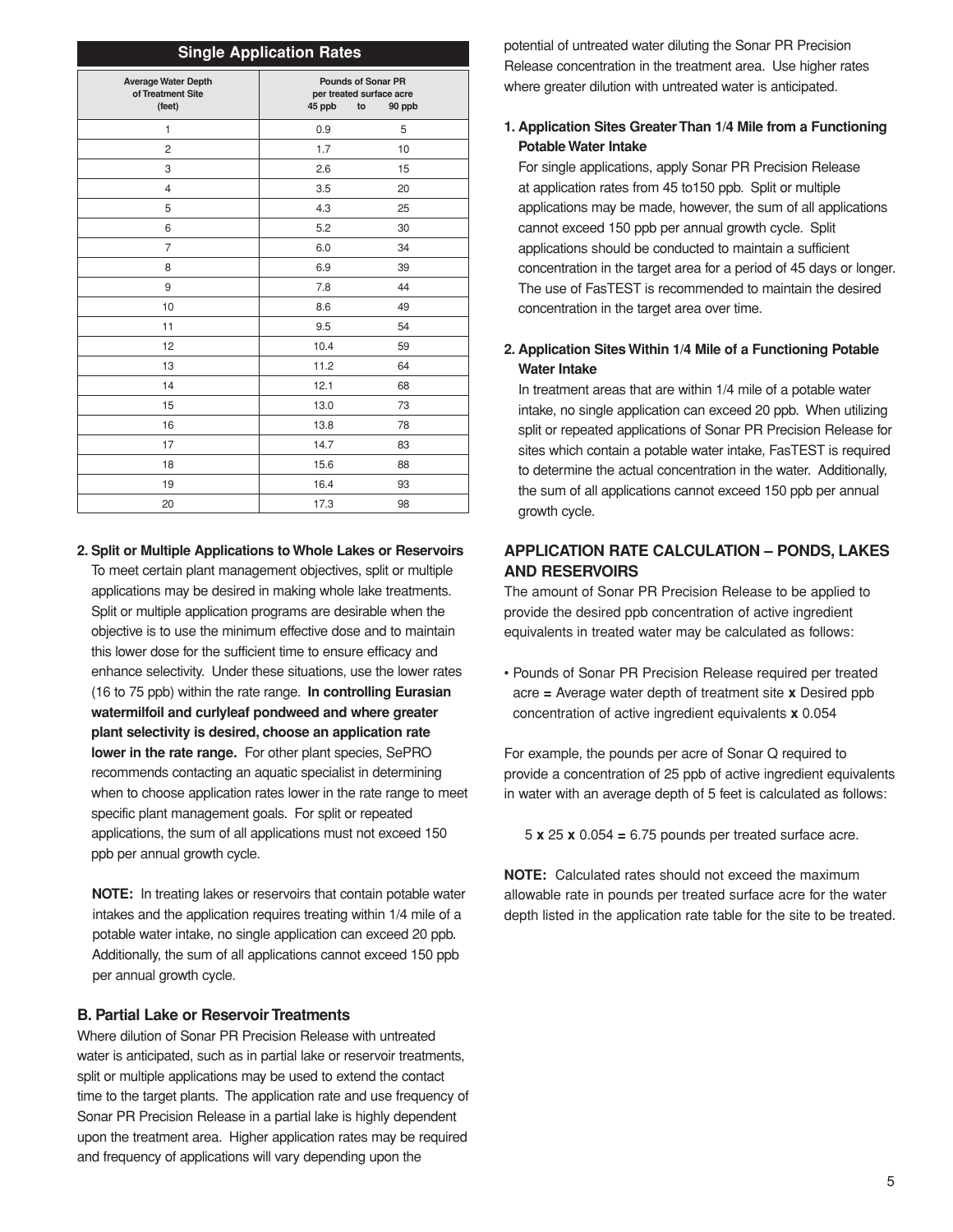#### **APPLICATION TO DRAINAGE CANALS, IRRIGATION CANALS AND RIVERS**

**Static Canals:** In static drainage and irrigation canals, Sonar PR Precision Release should be applied at the rate of 20 to 40 pounds per surface acre.

**Moving Water Canals and Rivers:** The performance of Sonar PR Precision Release will be enhanced by restricting or reducing water flow. In slow moving bodies of water use an application technique that maintains a concentration of 10 to 40 ppb in the applied area for a minimum of 45 days. Sonar PR Precision Release can be applied by split or multiple broadcast applications or by metering in the product to provide a uniform concentration of the herbicide based upon the flow pattern. The use of FasTEST is recommended to maintain the desired concentration in the target area over time.

#### **Static or Moving Water Canals or Rivers Containing a**

**Functioning Potable Water Intake:** In treating a static or moving water canal or river which contains a functioning potable water intake, applications of Sonar PR Precision Release greater than 20 ppb must be made more than 1/4 mile from a functioning potable water intake. Applications less than 20 ppb may be applied within 1/4 mile from a functioning potable water intake; however, if applications of Sonar PR Precision Release are made within 1/4 mile from a functioning water intake, the FasTEST must be utilized to demonstrate that concentrations do not exceed 150 ppb at the potable water intake.

#### **APPLICATION RATE CALCULATION – DRAINAGE CANALS, IRRIGATION CANALS AND RIVERS**

The amount of Sonar PR Precision Release to be applied through a metering system to provide the desired ppb concentration of active ingredient in treated water may be calculated as follows:

- 1. Average flow rate (feet per second) **x** average width (ft.) **x** average depth (ft.) x 0.9 **=** CFS (cubic feet per second)
- 2. CFS **x** 1.98 **=** acre feet per day (water movement)
- 3. Acre feet per day **x** desired ppb **x** 0.054 **=** pounds Sonar PR Precision Release required per day

#### **Storage and Disposal**

Do not contaminate water, food or feed by storage or disposal.

**Pesticide Storage:** Store in original container only. Do not store near feed or foodstuffs. In case of leak or spill, contain material and dispose as waste.

**Pesticide Disposal:** Wastes resulting from use of this product may be used according to label directions or disposed of at an approved waste disposal facility.

**Container Disposal:** Triple rinse (or equivalent). Then offer for recycling or reconditioning, or puncture and dispose of in a sanitary landfill, or by incineration, or if allowed by State and Local authorities, by burning. If burned, stay out of smoke. **Container Disposal for Refillable Containers:** Seal all openings which have been opened during use. Return the empty container to a collection site designated by SePRO Corporation. If the container has been damaged and cannot be returned according to the recommended procedures, contact SePRO Corporation at 1-800-419-7779 to obtain proper handling instructions.

**General:** Consult federal, state, or local disposal authorities for approved alternative procedures.